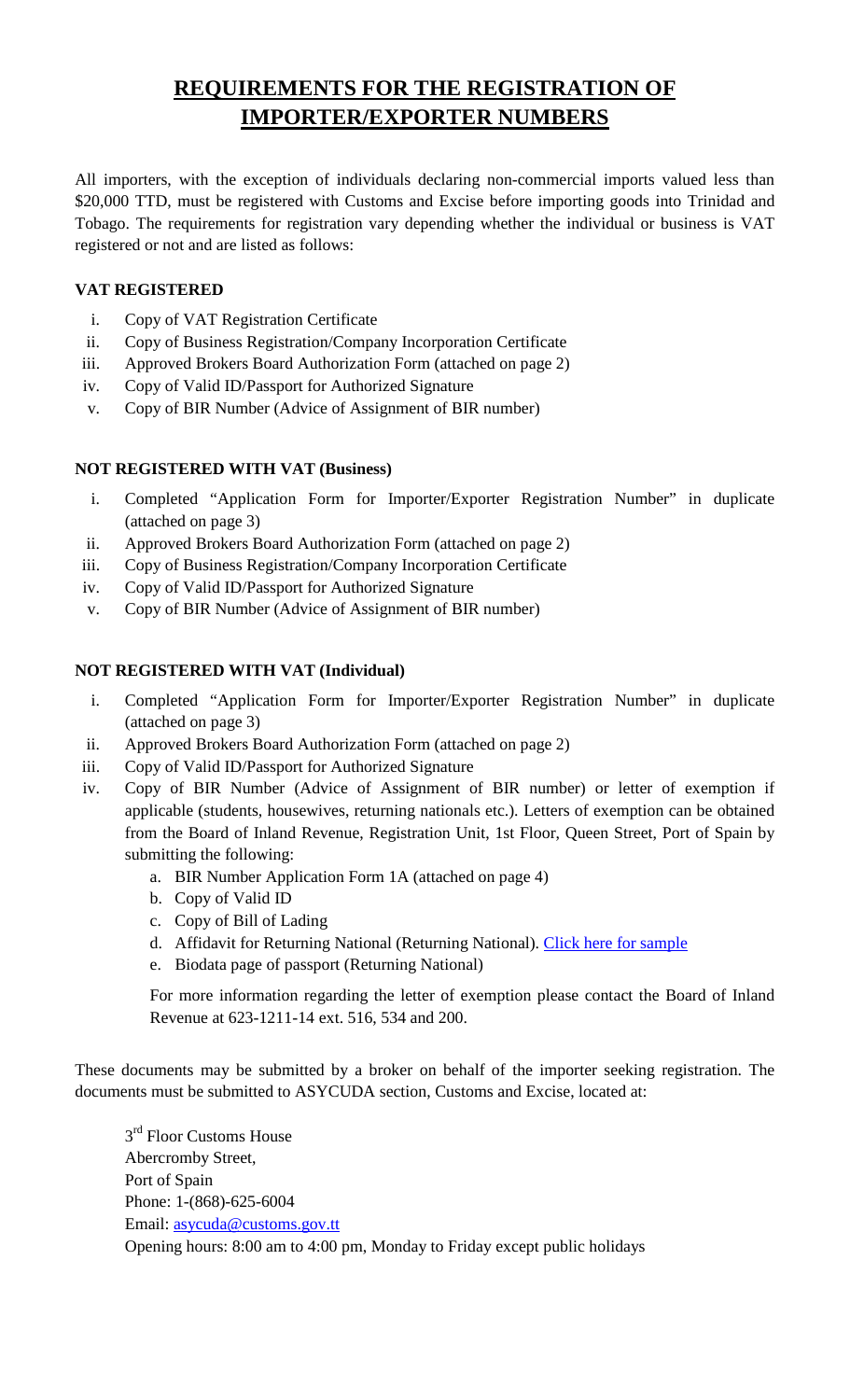**CUSTOMS BROKERS' BOARD** 

**LETTER OF AUTHORIZATION OF A CUSTOMS BROKER TO ACT ON BEHALF OF AN IMPORTER/EXPORTER**

**REF. NO.** \_\_\_\_\_\_\_\_\_\_\_

# **DECLARATION OF AUTHORIZATION**

|                                                                                         | (Name of Signatory in BLOCK CAPITALS)                         |                                                                                                 |
|-----------------------------------------------------------------------------------------|---------------------------------------------------------------|-------------------------------------------------------------------------------------------------|
|                                                                                         |                                                               |                                                                                                 |
|                                                                                         | (Name of Customs Broker/Brokerage Business in BLOCK CAPITALS) |                                                                                                 |
|                                                                                         |                                                               |                                                                                                 |
|                                                                                         | (Full Name of the Business/Individual in BLOCK CAPITALS)      |                                                                                                 |
|                                                                                         |                                                               | $\sigma$ of $\sigma$                                                                            |
| (Principal Place of Business of the Importer/Exporter in BLOCK CAPITALS)                |                                                               |                                                                                                 |
|                                                                                         |                                                               | in connection with the entering/clearing of goods or other transactions under the Customs Laws. |
|                                                                                         |                                                               |                                                                                                 |
|                                                                                         | (Fill out where applicable)                                   |                                                                                                 |
| (PROVIDE VALID PROOF OF SIGNATORY)<br><b>DECLARATION OF ACCEPTANCE OF AUTHORIZATION</b> |                                                               |                                                                                                 |
|                                                                                         |                                                               |                                                                                                 |
|                                                                                         | (Name of Customs Broker in BLOCK CAPITALS)                    |                                                                                                 |
|                                                                                         | (Name of Customs Brokerage Business in BLOCK CAPITALS)        |                                                                                                 |
|                                                                                         |                                                               |                                                                                                 |
|                                                                                         |                                                               |                                                                                                 |
|                                                                                         |                                                               |                                                                                                 |
|                                                                                         | (Full Name of Importer/Exporter in BLOCK CAPITALS)            |                                                                                                 |

**in connection with the entering/clearing of goods or other transactions under the Customs Laws. I agree to charge and accept in return for such services the fees and charges specified in the Second Schedule to the Customs Brokers and Customs Clerks Act. Chapter 78:03.** 

**DATE: \_\_\_\_\_\_\_\_\_\_\_\_\_\_\_\_\_\_\_\_\_ \_\_\_\_\_\_\_\_\_\_\_\_\_\_\_\_\_\_\_\_\_\_\_\_\_\_\_\_\_\_\_\_**

 **ACTUAL SIGNATURE OF CUSTOMS BROKER**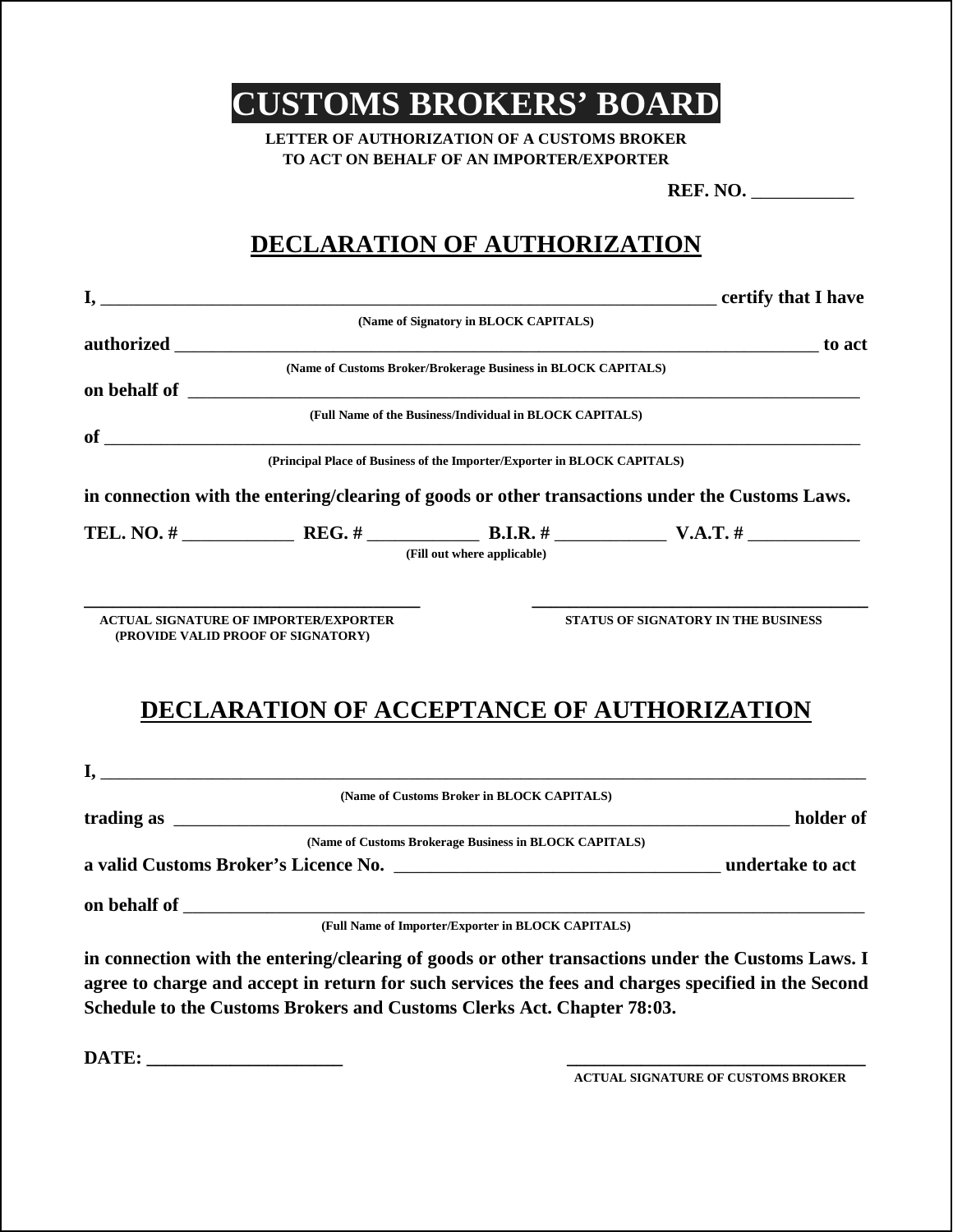### APPLICATION FORM FOR IMPORTER/EXPORTER REGISTRATION NUMBER

|                                          | <b>OFFICIAL USE ONLY</b>                                                             |  |  |
|------------------------------------------|--------------------------------------------------------------------------------------|--|--|
|                                          | I/We hereby declare that I/we/am/are $\Box$<br>registered for VAT.                   |  |  |
| <b>Comptroller of Customs and Excise</b> | <b>Applicant's Signature and Status</b>                                              |  |  |
| † If Applicable                          |                                                                                      |  |  |
|                                          |                                                                                      |  |  |
|                                          | <b>APPLICATION FORM FOR IMPORTER/EXPORTER REGISTRATION NUMBER</b>                    |  |  |
|                                          |                                                                                      |  |  |
|                                          |                                                                                      |  |  |
|                                          |                                                                                      |  |  |
|                                          | <b>OFFICIAL USE ONLY</b>                                                             |  |  |
|                                          | $C & E$ Reg. 1<br>I/We hereby declare that I/we/am/are $\Box$<br>registered for VAT. |  |  |

† If Applicable